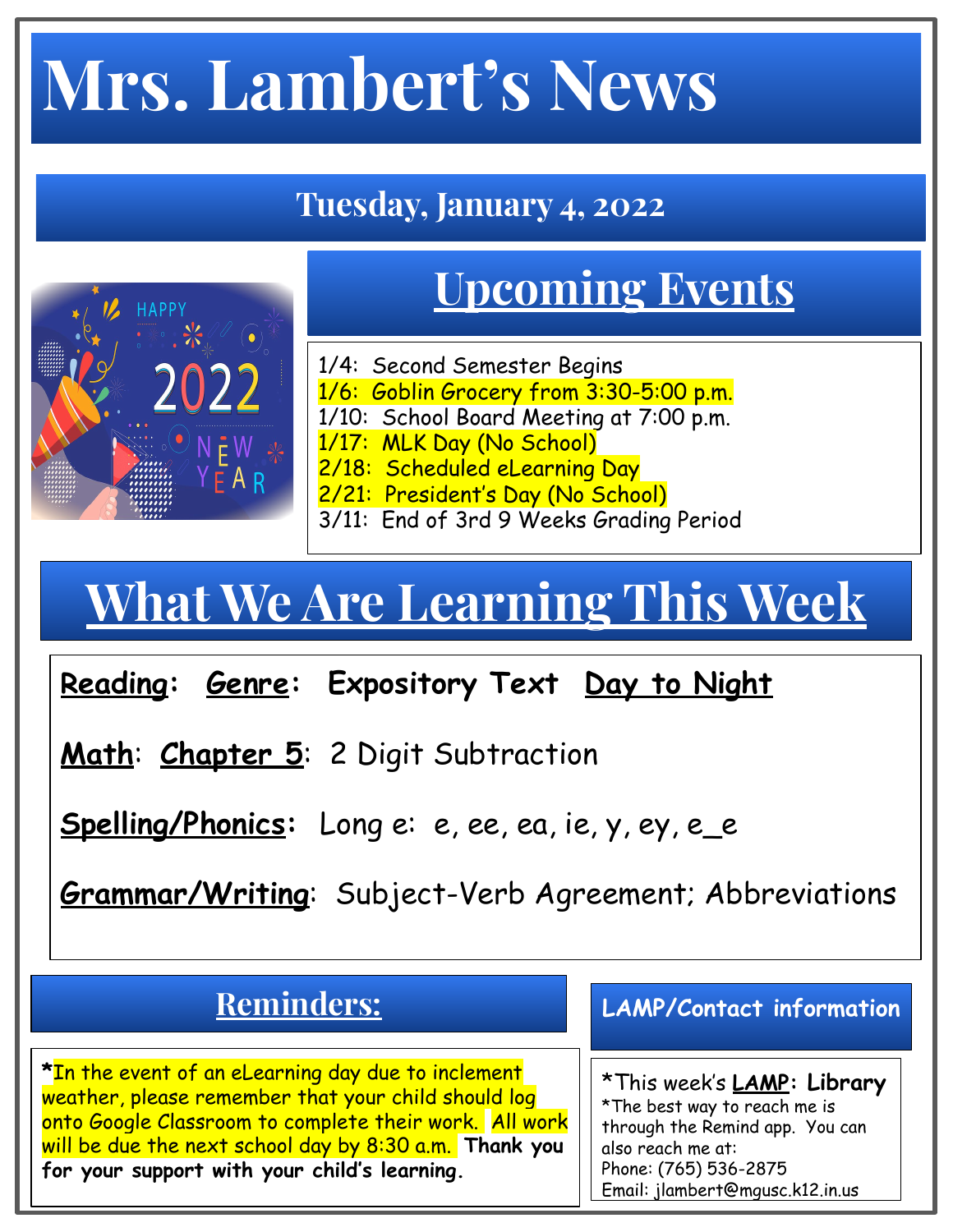### Name:

**Date**: **Tuesday, January 4, 2022: Homework:** Fast and Fluent, Study Spelling Words, & Charge your Chromebook. **Signature**: \_\_\_\_\_\_\_\_\_\_\_\_\_\_\_\_\_\_\_\_\_\_\_

**Date**: **Wednesday, January 5, 2022: Homework:** Fast and Fluent, Study Spelling Words, & Charge your Chromebook. **Signature**: \_\_\_\_\_\_\_\_\_\_\_\_\_\_\_\_\_\_\_\_\_\_\_

**Date**: **Thursday, January 6, 2022: Homework:** Fast and Fluent, Study Spelling Words, & Charge your Chromebook. **Signature**: \_\_\_\_\_\_\_\_\_\_\_\_\_\_\_\_\_\_\_\_\_\_\_

**Date**: **Friday, January 7, 2022: Homework:** Charge your Chromebook. **\*Please send a water bottle with your child each day. \*Please send a coat with your child each day for recess. \*Spelling Test: Friday, January 7th, 2022.**

3.4 Day to Night January 4-7 1. we 2. bee 3. need 4. queen 5. leaf 6. mean 7. thief 8. chief 9. pony 10. keys 11. grow 12. tow 13. after 14. every 15. special